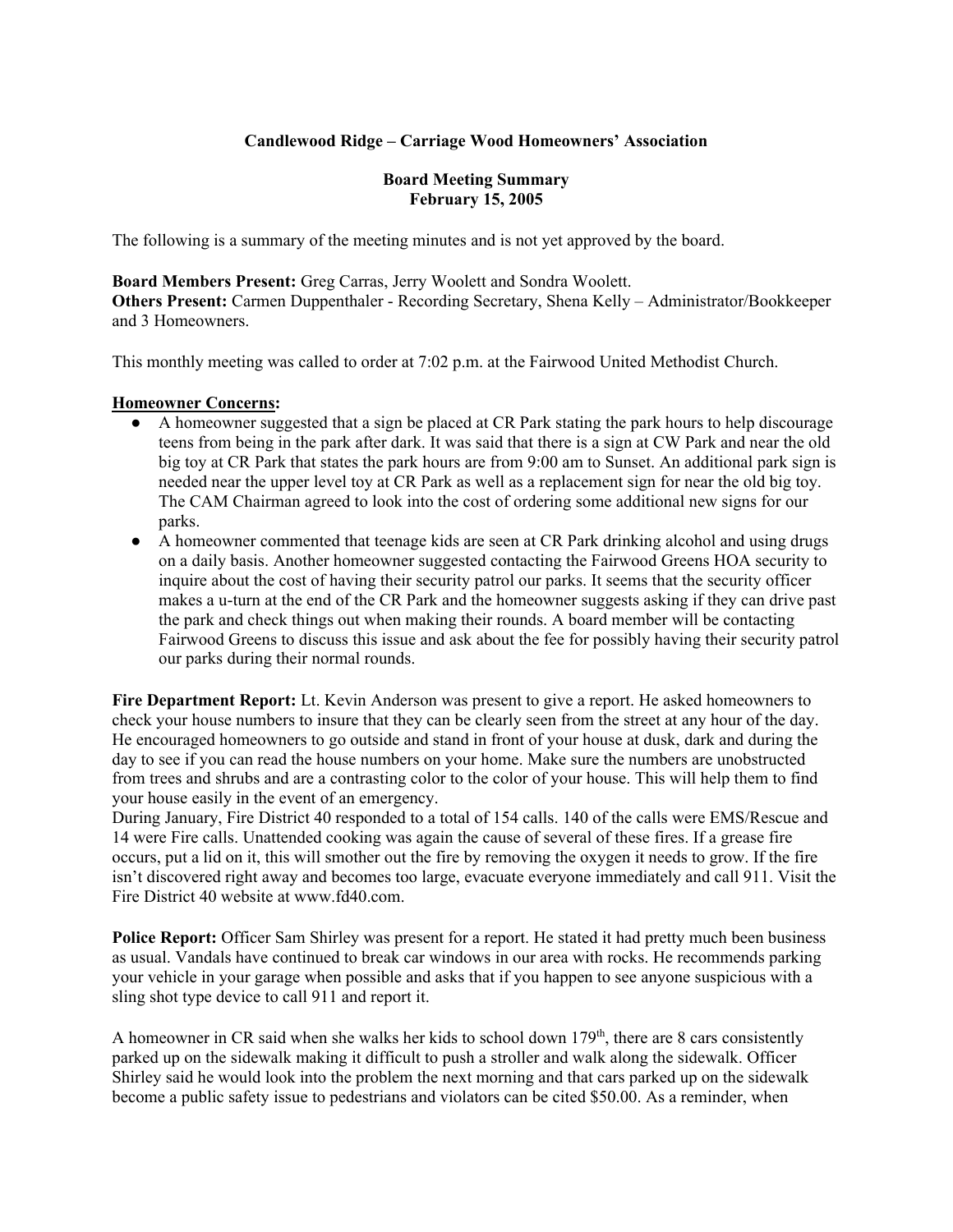parking on our neighborhood streets, please be sure not to have any of your vehicle tires on the sidewalk.

**Approval of Last Month's Minutes:** Due to not having a quorum, the minutes could not be approved and the Election of Board Offices could not take place. A continuation of this meeting will take place prior to the March board meeting, when a quorum can be obtained.

## **Old Business:**

• The HOA website was briefly discussed. A board member is in the process of researching options for redesigning the current website and possibly using a new website hosting program. If you possess website design skills and are interested in helping to redesign a new website for our HOA, please contact the HOA at (425) 227-4227.

**New Business:** None.

## **Common Areas Report:**

The CAM chairman talked to Canber (our landscape maintenance contractor) and told them the HOA plans on exercising the proposals they submitted for removing the old big toy at CR Park and for planting a hedge along side the stream, near the old wooden bridge. This will take place once the HOA has completed all coordination with other involved agencies.

Canber also inspected the wooden bridge at CR Park and gave recommendations on what repairs, if any, should be done to keep the bridge safe. Canber recommends the bridge be replaced due the age of the bridge and safety concerns. They will provide the HOA with two estimates: one to put up a new railing on the existing bridge and one for a completely new bridge with higher railings.

Canber was asked to provide a proposal to replace beauty bark along our common areas. They have done the barking the last two times it was done and the cost is expected to be just slightly higher than last time.

A homeowner mentioned that our Entrance Signs are all growing moss on them. The CAM Chairman will look into having Canber clean the moss off of the entrance signs to make them look better.

#### **Legal and Insurance Report:**

State Farm Insurance Update – Our local area State Farm agent was contacted to verify that the HOA's proposed hedge at CR Park would meet their requirements for a barrier along the stream near the wooden bridge. The State Farm agent contacted their underwriters and found out it would meet their requirements but the HOA will also need to add a new railing to the bridge about 4 feet high on both sides of the bridge. This is a new requirement from State Farm but an issue the HOA has been discussing as something that should be done. Canber will provide a quote for doing this when they inspect the bridge.

**Architectural Report:** Not present to give a report.

**Complaints Negotiations Report:** Not present to give a report.

**Treasurer's Report:** The January budget comparison report was presented and briefly discussed. It was said that dues income is steadily coming in.

#### **Committee Reports:**

**Capital Improvement Committee –** Several homeowners have volunteered to be on this new committee and the first committee meeting was held on 2/10/05. The initial discussion was focused on CR Park and the new big toy components. The committee established some general goals/guidelines. They want all big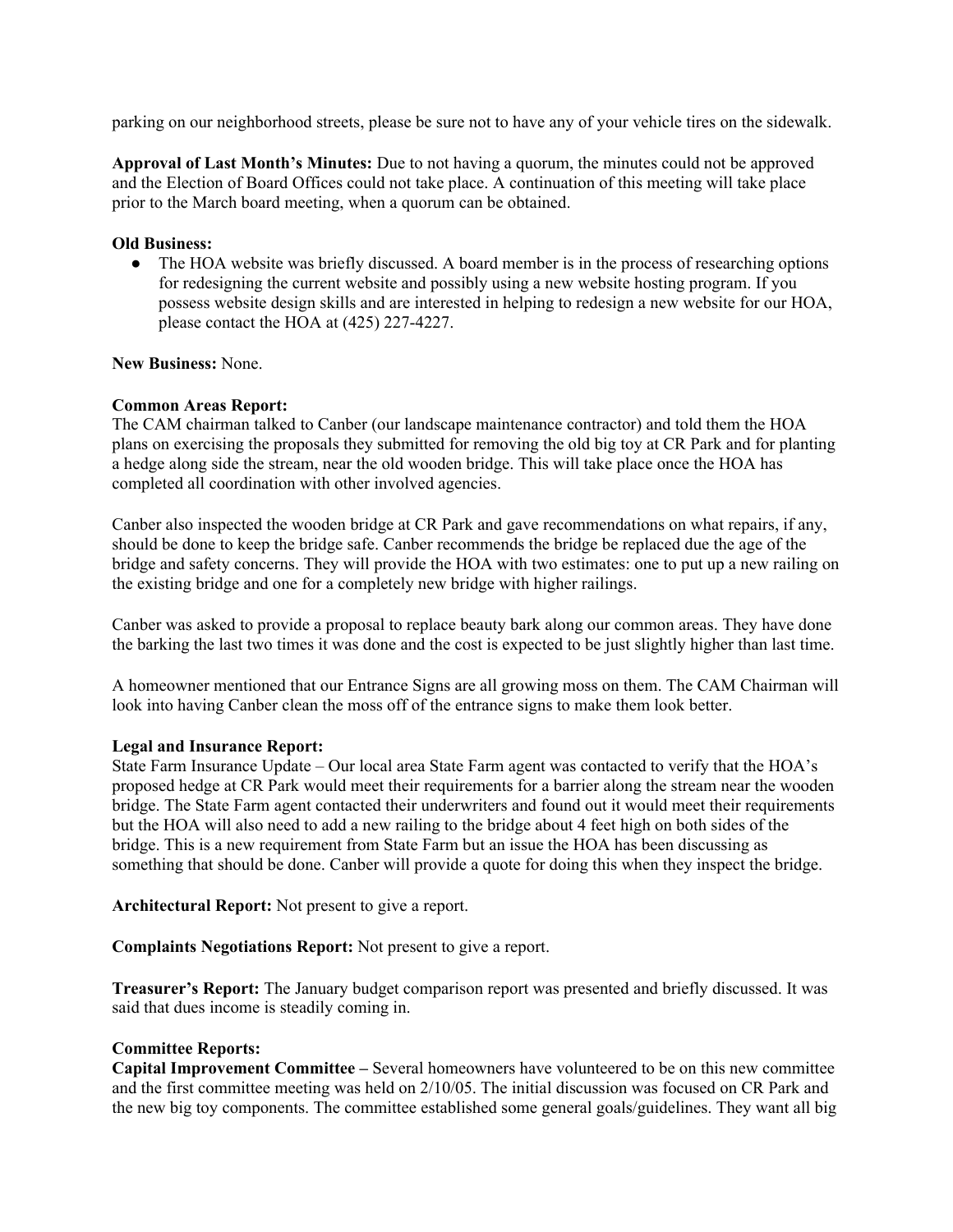toy components, existing and new, to be within eyesight/earshot of each other. Would like to place all big toy components on the HOA property if possible. If the new big toy can be placed on the HOA property, then it would be wise to give up the permit with the City of Seattle for the pipeline right-of-way. They want to minimize the time gap between taking down the old big toy and installing the new big toy. The committee picked out several big toy components they would like to have installed, realizing they may need to be installed over a period of time.

The Chairman visited the King County Environmental services following the meeting and found out no permit would be required if the toy was replaced in the same location but may be needed if it's moved to a new location. The option of hiring a wetlands consultant to insure the new big toy components aren't placed too near the stream was discussed.

If you are interested in volunteering to be on the Capital Improvement Committee contact the HOA at (425) 227-4227.

**Easter Eggstravaganza Committee – The CR/CW annual Easter Eggstravaganza will take place the day before Easter, March 26th from 11:00am to 2:00pm at Carriage Wood Park. This fun family event will include an egg hunt, jumping toys, face painting, hot dog barbeque, raffle and more. Come see the Easter Bunny, rain or shine, and remember to bring your Easter basket and money for the raffle. The committee is still in need of more help with set-up and clean-up of the event. Please call Danette (425) 277-5803 or Carmen (425) 277-4280 if you can help.** 

**The Welcoming Committee** – Nothing to report this month. If you are new to the neighborhood and would like an HOA information packet, contact Carmen at (425) 277-4280.

**Block Watch Committee** – If you are interested in resurrecting this important committee please contact the HOA. Volunteers for block watch captains are needed. (425) 227-4227. You can also call the King County Sheriff's Office Fairwood Storefront at (206) 296-3846 to get information on setting up a Block Watch Program.

**Fairwood Taskforce report by Greg Carras -** The Fairwood Task Force has completed the process of obtaining signatures for the Notice of Intention to incorporate the City of Fairwood. The process as designated by the Boundary Review Board stipulates that we had six months to collect the signatures. We needed to collect just over 1450 signatures for the incorporation. In just over three weeks, we collected 2279 signatures – this was 57% over the minimum number.

The Fairwood Taskforce has submitted the Notice of Intention (NOI) to incorporate the City of Fairwood. This NOI moves the public process forward to the ultimate goal of incorporation.

All that being said, there is a significant event that is currently underway that will give the Citizens of the Fairwood area the objective data that will tell us whether a City of Fairwood would be feasible – this is the Fairwood Incorporation Study. The Fairwood Task Force is in the process of working with King County and the Boundary Review Board to begin the Fairwood Incorporation Study. An independent company has already been selected to conduct the study. This study is expected to take six months to be completed. The outcome of the study will tell us whether it makes sense to move the incorporation process forward to the ballot. The Fairwood Taskforce and a Citizens Committee will be reviewing the data and conclusions of the study to ensure it provides accurate and unbiased information and conclusions.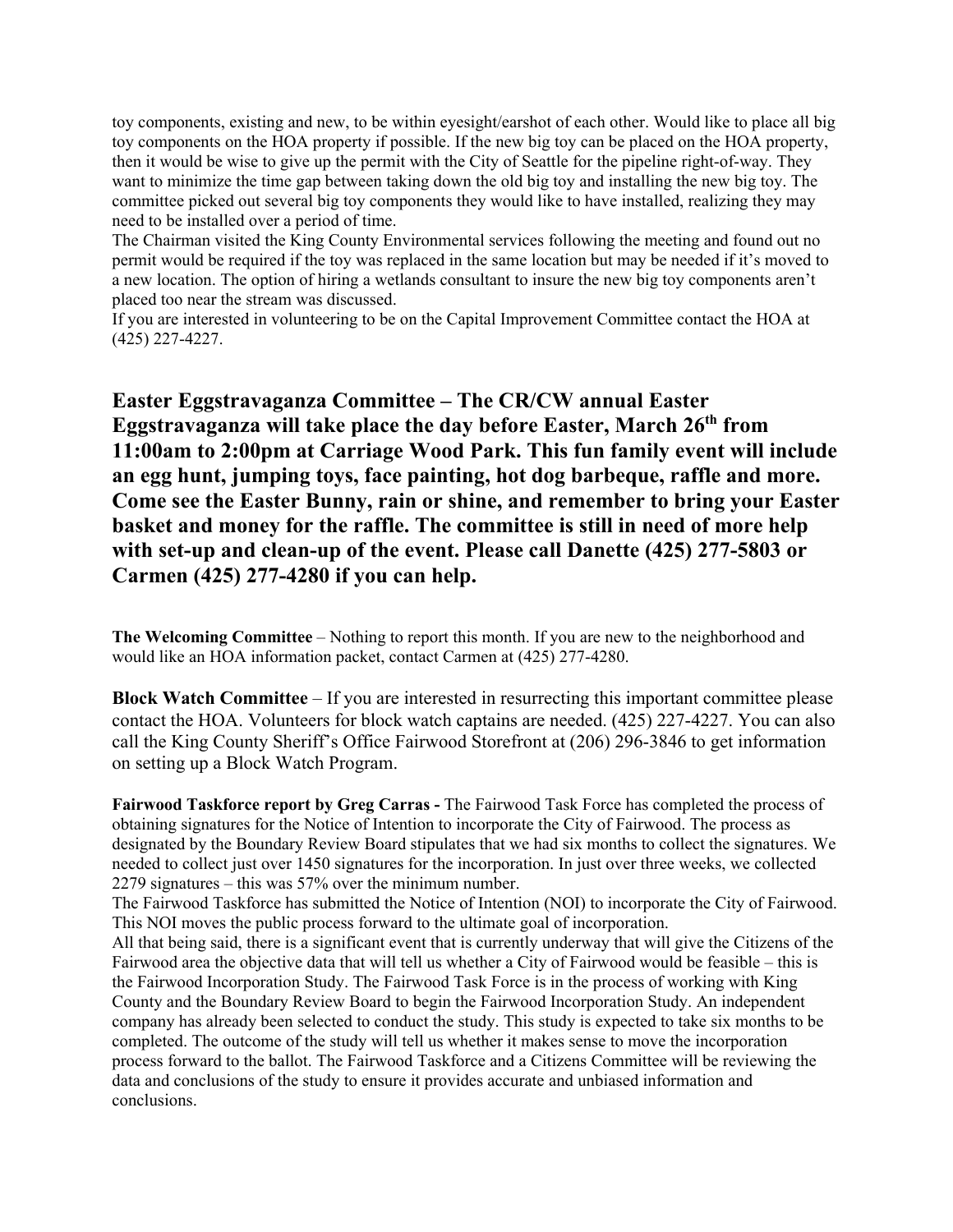Current information related to the Fairwood Incorporation may be found at the following web site: www.fairwoodtaskforce.org

**Special Topics:** Web and Email address: Email - crcwhoa@hotmail.com Web - www.geocities.com/crcwhoa

A motion was made to adjourn the meeting at 8:54 p.m.

**Addendum:** An interim board meeting took place on 2/22/05. Board Members present were Greg Carras, Sondra Woolett, Nigel Starr, John Utz, Jerry Woolett and Joelle Hinterberger. Also present was Recording Secretary Carmen Duppenthaler. At the meeting, an Election of Officers took place as follows. A motion was made to elect: Greg Carras – President

> Sondra Woolett - Vice President John Utz – Treasurer Joelle Hinterberger – Member at Large Jerry Woolett – will remain Common Area Chairman Nigel Starr – will remain Architectural Control Chairman Elizabeth Pardo – will remain Complaint Negotiation Chair

The motion was seconded and passed unanimously.

A discussion of the Association Board phone numbers in the Fairwood Flyer took place. The President is researching options of having one HOA phone number that will contain a directory for callers to leave a voice message for the board members rather than printing personal phone numbers in the Flyer.

The CAM Chairman has contacted a couple of sign companies about new signs for our parks. He proposed slightly changing the wording on the sign that is currently at CW Park to say Private Park rather than Private Property. Also, wanted to add No Motorized Scooters, Drugs or Alcohol to the sign. The board agreed with the suggested changes. 3 to 4 signs will be needed.

A discussion of adding beauty bark to our common areas took place. A motion was made to authorize the CAM Chairman to approve Canber (our landscape maintenance company) to do the re-barking for \$2500 and under. The board passed the motion.

#### **Next Board Meetings:**

March 15, 2005 April 19, 2005 May 17, 2005 Meetings are held at **7:00 p.m.** at the Fairwood United Methodist Church. All Homeowners are welcome to attend. (425) 227-4227

# **Candlewood Ridge / Carriage Wood Announcements & Reminders**

The CR/CW annual **Easter Eggstravaganza** is scheduled for the day before Easter, March 26<sup>th</sup> from 11:00am – 2:00pm at Carriage Wood Park! This fun family event will include an Egg Hunt, Jumping Toys, Raffle, Hotdog BBQ and more. Plan to